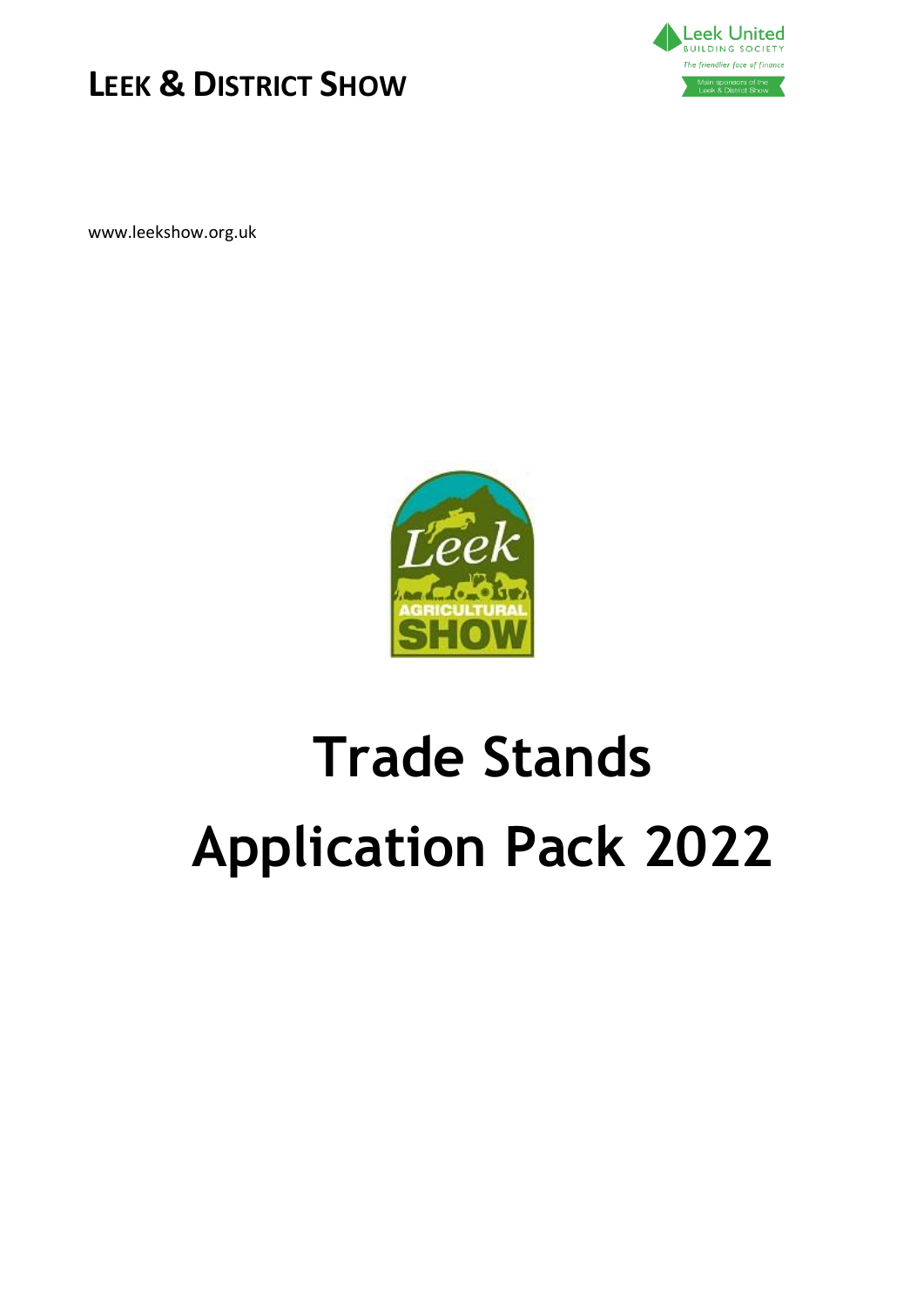

| <b>ADDRESS:</b><br><b>POST CODE:</b><br><b>CONTACT NAME &amp; TEL NO:</b><br><b>EMAIL:</b><br><b>WEBSITE ADDRESS:</b><br><b>PRINCIPLE ACTIVITY : TRADE</b><br><b>CHARITY OR CATERING</b><br><b>STAND REQUIREMENTS (All sites have a depth of 8 metres)</b><br><b>COST £</b><br>TRADE SITE FRONTAGE: Charge £60.00 for 4 metres<br><b>Charge £120 for 8 metres</b><br>Additional Frontage: £15 for every additional 1 metre<br>metres<br>£<br><b>TOTAL FRONTAGE REQUIRED:</b><br>metres<br>£<br><b>CHARITY SITE FRONTAGE: Charge £40 for 4 metres</b><br><b>Additional space by arrangement</b><br>£<br><b>CATERING SITE FRONTAGE: Charge £200 for 8 metres</b><br><b>Additional space/location by arrangement</b><br>£<br><b>SPONSORSHIP</b><br>Please state level required<br>£<br>GOLD:<br>£1,000<br><b>SILVER:</b><br>£500<br>£<br><b>BRONZE:</b><br>£250<br><b>DONATION</b><br>£<br><b>ADDITIONAL ADMISSION TICKETS at £8.00 each:</b><br>£<br>Nº Required:<br>£<br><b>ADDITIONAL VEHICLE PASSES at £5.00 each:</b><br>Nº Required:<br>BANNER - license for display at £50.00 each:<br>£<br><b>TOTAL COSTS</b><br>£<br>Signed | <b>ORGANISATION NAME:</b> |  |  |  |
|-----------------------------------------------------------------------------------------------------------------------------------------------------------------------------------------------------------------------------------------------------------------------------------------------------------------------------------------------------------------------------------------------------------------------------------------------------------------------------------------------------------------------------------------------------------------------------------------------------------------------------------------------------------------------------------------------------------------------------------------------------------------------------------------------------------------------------------------------------------------------------------------------------------------------------------------------------------------------------------------------------------------------------------------------------------------------------------------------------------------------------------|---------------------------|--|--|--|
|                                                                                                                                                                                                                                                                                                                                                                                                                                                                                                                                                                                                                                                                                                                                                                                                                                                                                                                                                                                                                                                                                                                                   |                           |  |  |  |
|                                                                                                                                                                                                                                                                                                                                                                                                                                                                                                                                                                                                                                                                                                                                                                                                                                                                                                                                                                                                                                                                                                                                   |                           |  |  |  |
|                                                                                                                                                                                                                                                                                                                                                                                                                                                                                                                                                                                                                                                                                                                                                                                                                                                                                                                                                                                                                                                                                                                                   |                           |  |  |  |
|                                                                                                                                                                                                                                                                                                                                                                                                                                                                                                                                                                                                                                                                                                                                                                                                                                                                                                                                                                                                                                                                                                                                   |                           |  |  |  |
|                                                                                                                                                                                                                                                                                                                                                                                                                                                                                                                                                                                                                                                                                                                                                                                                                                                                                                                                                                                                                                                                                                                                   |                           |  |  |  |
|                                                                                                                                                                                                                                                                                                                                                                                                                                                                                                                                                                                                                                                                                                                                                                                                                                                                                                                                                                                                                                                                                                                                   |                           |  |  |  |
|                                                                                                                                                                                                                                                                                                                                                                                                                                                                                                                                                                                                                                                                                                                                                                                                                                                                                                                                                                                                                                                                                                                                   |                           |  |  |  |
|                                                                                                                                                                                                                                                                                                                                                                                                                                                                                                                                                                                                                                                                                                                                                                                                                                                                                                                                                                                                                                                                                                                                   |                           |  |  |  |
|                                                                                                                                                                                                                                                                                                                                                                                                                                                                                                                                                                                                                                                                                                                                                                                                                                                                                                                                                                                                                                                                                                                                   |                           |  |  |  |
|                                                                                                                                                                                                                                                                                                                                                                                                                                                                                                                                                                                                                                                                                                                                                                                                                                                                                                                                                                                                                                                                                                                                   |                           |  |  |  |
|                                                                                                                                                                                                                                                                                                                                                                                                                                                                                                                                                                                                                                                                                                                                                                                                                                                                                                                                                                                                                                                                                                                                   |                           |  |  |  |
|                                                                                                                                                                                                                                                                                                                                                                                                                                                                                                                                                                                                                                                                                                                                                                                                                                                                                                                                                                                                                                                                                                                                   |                           |  |  |  |
|                                                                                                                                                                                                                                                                                                                                                                                                                                                                                                                                                                                                                                                                                                                                                                                                                                                                                                                                                                                                                                                                                                                                   |                           |  |  |  |
|                                                                                                                                                                                                                                                                                                                                                                                                                                                                                                                                                                                                                                                                                                                                                                                                                                                                                                                                                                                                                                                                                                                                   |                           |  |  |  |
|                                                                                                                                                                                                                                                                                                                                                                                                                                                                                                                                                                                                                                                                                                                                                                                                                                                                                                                                                                                                                                                                                                                                   |                           |  |  |  |
|                                                                                                                                                                                                                                                                                                                                                                                                                                                                                                                                                                                                                                                                                                                                                                                                                                                                                                                                                                                                                                                                                                                                   |                           |  |  |  |
|                                                                                                                                                                                                                                                                                                                                                                                                                                                                                                                                                                                                                                                                                                                                                                                                                                                                                                                                                                                                                                                                                                                                   |                           |  |  |  |
|                                                                                                                                                                                                                                                                                                                                                                                                                                                                                                                                                                                                                                                                                                                                                                                                                                                                                                                                                                                                                                                                                                                                   |                           |  |  |  |
|                                                                                                                                                                                                                                                                                                                                                                                                                                                                                                                                                                                                                                                                                                                                                                                                                                                                                                                                                                                                                                                                                                                                   |                           |  |  |  |
|                                                                                                                                                                                                                                                                                                                                                                                                                                                                                                                                                                                                                                                                                                                                                                                                                                                                                                                                                                                                                                                                                                                                   |                           |  |  |  |
|                                                                                                                                                                                                                                                                                                                                                                                                                                                                                                                                                                                                                                                                                                                                                                                                                                                                                                                                                                                                                                                                                                                                   |                           |  |  |  |
|                                                                                                                                                                                                                                                                                                                                                                                                                                                                                                                                                                                                                                                                                                                                                                                                                                                                                                                                                                                                                                                                                                                                   |                           |  |  |  |
|                                                                                                                                                                                                                                                                                                                                                                                                                                                                                                                                                                                                                                                                                                                                                                                                                                                                                                                                                                                                                                                                                                                                   |                           |  |  |  |
|                                                                                                                                                                                                                                                                                                                                                                                                                                                                                                                                                                                                                                                                                                                                                                                                                                                                                                                                                                                                                                                                                                                                   |                           |  |  |  |

**See attached Terms and Conditions. This application provides consent for details to be used for open publication on the Leek Show website and social media for marketing and publicity purposes. On receipt of this application an invoice will be raised by the Leek Show Committee for payment by 30th June 2022. PLEASE RETURN COMPLETED APPLICATION TO: MIKE OTTEWELL, TRADE STAND SECRETARY EITHER BY POST TO: 165 STATION ROAD, CHEDDLETON, LEEK, STAFFS, ST13 7EE OR E MAIL [tradestands@leekshow.org](mailto:tradestands@leekshow.org).uk Enquiries call Mike on 07989 602480**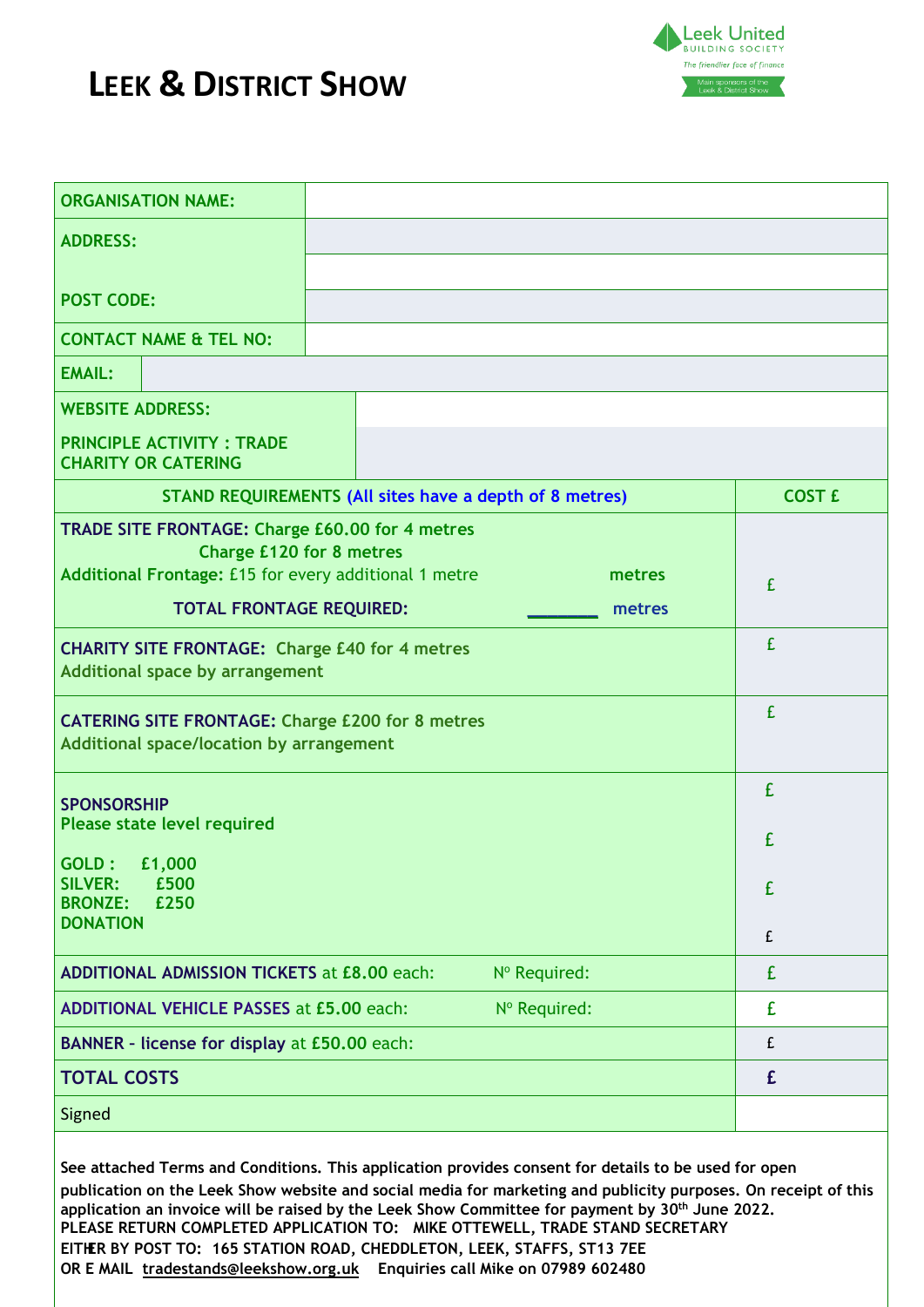



### **TRADE STAND – MARQUEE HIRE, FURNIATURE AND EQUIPMENT OPTIONS**

#### **SITE FRONTAGE**

Minimum charge - **£60.00 for 4 metres**

Exhibitors will receive ONE Vehicle Pass and TWO Admission Tickets

Additional frontage - **£15.00 for every additional metre**

### **ADDITIONAL ADMISSION TICKETS**

#### **£8.00 each**

All persons entering the Showground on Show Day between 6.00 am and 4.00 pm, for whatever purpose, MUST have an admission ticket. If they do not produce one, they will be charged £10.00 to enter.

### **ADDITIONAL VEHICLE PASSES**

### **£5.00 each**

The vehicle pass is for the vehicle ONLY and does not allow entry to the driver and/or passenger. Any vehicle without a vehicle pass on Show Day between 6.00 am and 11.00 am will not be allowed entry.

### MARQUEE HIRE - See below for size and price guidelines. Please order direct from Jacksons Marquee Hire Limited, **Tel: 01538 722280 enquiries@jacksonsmarquees.co.uk**

| 3.63 m x 3.63 m $(12' \times 12')$   | £130.00 |
|--------------------------------------|---------|
| 6.06 m x 3.63 m (20' x 12')          | £150.00 |
| $6.06$ m x 12.12 m (20' x 40')       | £300.00 |
| 12.12 m x 12.12 m $(40' \times 40')$ | £550.00 |

Exhibitors must ensure it will fit into the allocated site space, including guide ropes, which we recommend a minimum of 2 metres either side of the marquee. If the marquee exceeds the size of the site, you will be invoiced for the additional frontage space.

Jacksons can also supply tables and chairs.

#### **BANNERS**

Only exhibitors and show sponsors will be permitted to display banners on the site. A license fee of £50 will apply to each exhibitor banner which can be displayed at specific locations on the show ground. for the month of July.

#### **SPONSORSHIP**

Show sponsorship opportunities are available on the following basis:

| <b>Platinum</b> | £3000 |
|-----------------|-------|
| Gold            | £1000 |
| <b>Silver</b>   | £500  |
| <b>Bronze</b>   | £250  |

Class Sponsorship opportunities are also available. For more information, please contact Jackie Walker on 07876 796154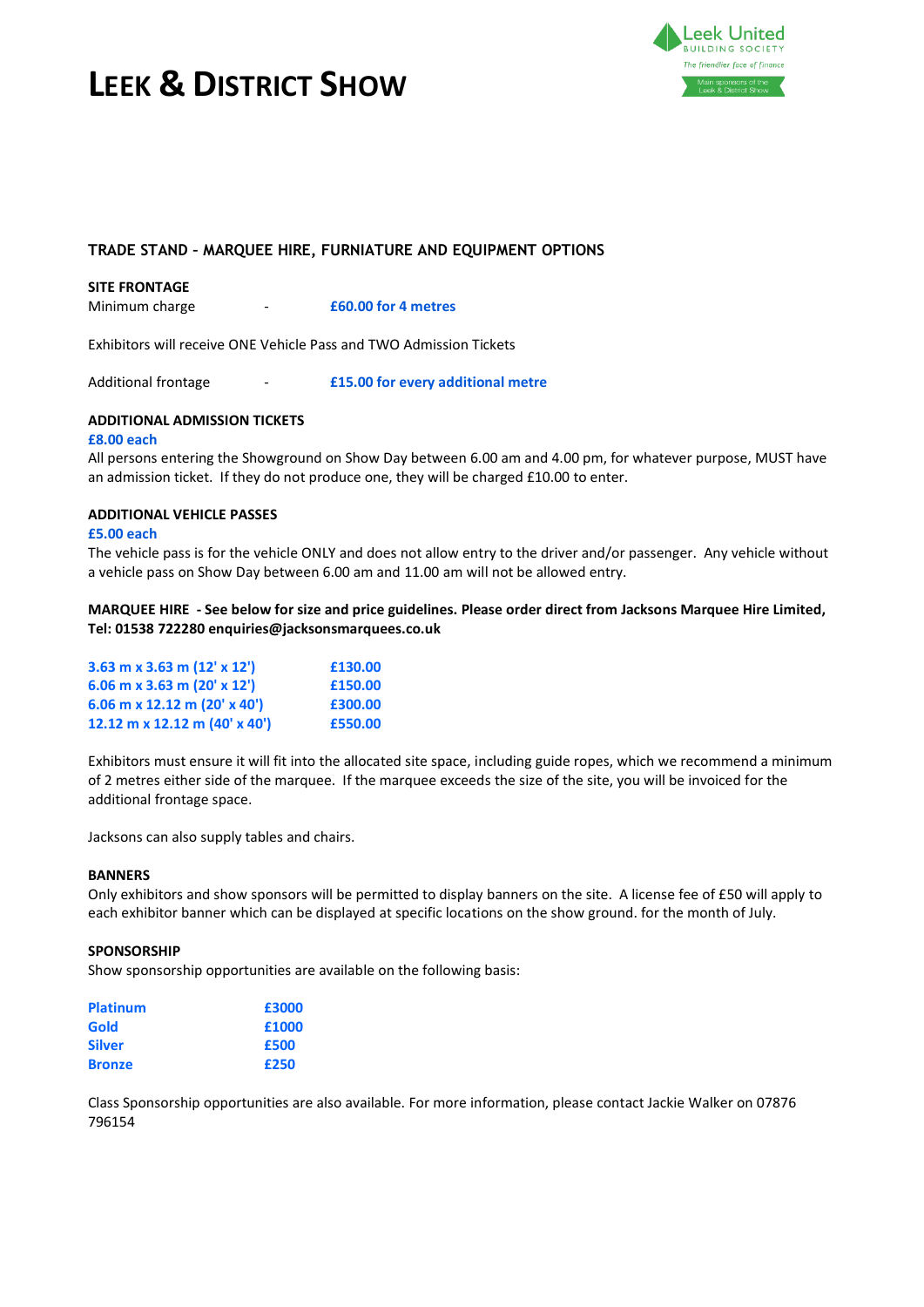

# **TERMS AND CONDITIONS**

### **1. Booking Stands**

To make a booking, please complete the Application Form and the Risk Assessment Form, sending [both Forms, together with](mailto:tradestands@leekshow.org) copies of valid insurance documents and electrical testing certificates to : tradestands@leekshow.org.uk Failure to provide any of the above, when requested, will result in your application being rejected. By making a booking, an exhibitor shall be deemed to be bound by all the Society's Terms and Conditions.

The completion of this Application Form does not guarantee a trade stand, as the Committee may limit the number of exhibitors and/or stalls which sell the same products. The Committee also reserves the right to refuse any application for trade stand space.

On approval, an invoice will be issued for payment not later than 30th June 2022.

### **2. Payment**

All payments **MUST** be made by BACS, stating the invoice number as reference to: **Leek & District Show Account No : 23508892 Sort Code : 01 05 02**

### **3. VAT**

The Leek Show is not registered for VAT.

### **4. Confirmation**

An email address MUST be provided, and an invoice will be issued to confirm receipt and acceptance of your application.

# **5. Cancellations**

Any exhibitor unable to attend the Show for any reason must notify the organiser as soon as possible, or by Friday prior to the Show. Where an exhibitor withdraws from the Show or cancels the space reserved for them, the following rates will be refunded:

**2 months' notice = 50% 1 months' notice = 25%**

**<1 months notice = 0%**

### **6. Catering**

The only caterers permitted to sell food or beverages on the Showground will be prior approved by the Committee. The Committee reserves the right to refuse any caterers without reason. The Committee will limit the number of exhibitors and/or stalls which sell the same products.

### **7. Health & Safety**

It is strongly recommended that all exhibitors bring a suitable fire extinguisher or fire blanket.

All exhibitors must complete a Risk Assessment Form and return it with their application. A Form is attached in the Application Pack together with guidelines on its completion.

# **8. Insurance**

Neither the venue owners nor the organisers accepts any responsibility for loss or damage to any exhibit or property suffered by the exhibitor howsoever caused and the exhibitor shall be solely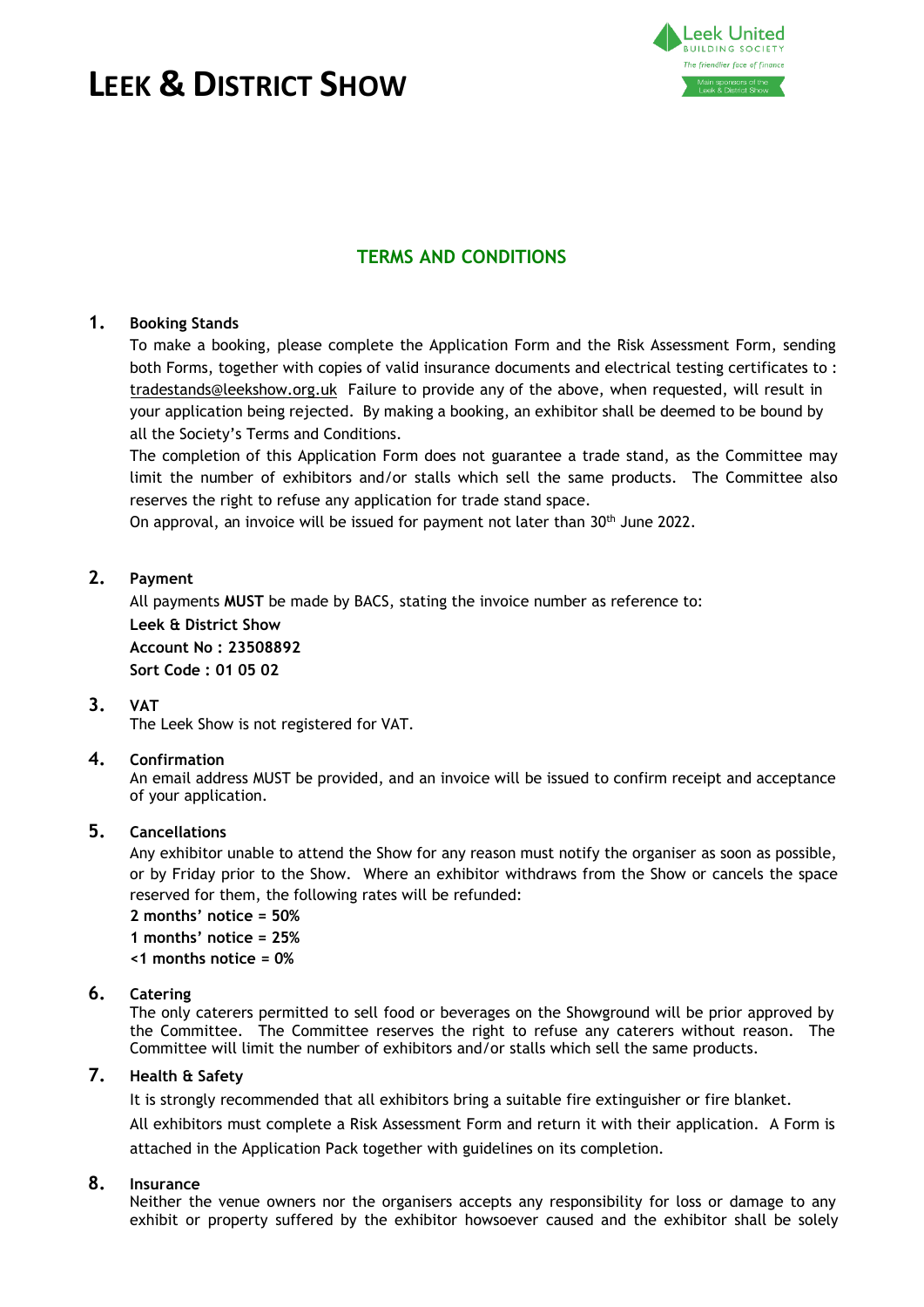

responsible for effecting such insurance as it considers necessary in respect of loss or damage to goods and property brought into the venue by it. (Continues)

The Committee engages the services of security guards on the Showground on the Friday evening prior to the Show, but not on the Saturday evening (day of the Show). All exhibitors must ensure that they take out the necessary insurance if they are leaving any equipment and goods on the ground unattended. **THE COMMITTEE CANNOT ACCEPT RESPONSIBILITY FOR LOSS OR DAMAGE.**

All exhibitors must hold valid Public Liability Insurance for Show Day and if this is not available at the time of booking, a copy of the valid Certificate must be sent to the organisers by 1<sup>st</sup> July 2021 at the latest.

### **9. Stands**

All stand sites have a maximum depth of 8 metres. The minimum frontage is 4 or 8 metres and additional frontage can be purchased.

Marquees and equipment are available to hire from our contractors (see item 12 below) for which additional charges will be made. Personal marquees/gazebos are allowed. Please ensure that the relevant insurance is in place.

### **10. Space Allocation and Position**

Although every endeavour will be made to meet any request made by an exhibitor regarding the size and position of their stand, the allocation of sites and positioning of trade stand space will be entirely at the discretion of the Committee.

#### **11. Alcohol**

The sale of alcohol to be consumed on the Showground is strictly prohibited.

### **12. Marquee and Equipment Hire. Please deal directly with the designated supplier Jacksons Marquee Hire Limited of Cheadle, Staffs**

**YOU MUST ENSURE YOUR MARQUEE WILL FIT INTO THE ALLOCATED SITE SPACE**. If the marquee exceeds the size of the site, you will be invoiced for the additional frontage space prior to the Show and should payment not be received, your application will be rejected.

#### **13. Electricity**

**Electricity will not be supplied by the Show Organisers.** Exhibitors will need to ensure that all portable electrical equipment has a valid PAT test label and must provide the organisers with a copy of your Electrical PAT Test Certificate. If this information is not available at the time of booking it needs to be sent to the organisers by 1<sup>st</sup> July 2022 at the latest.

#### **14. Admission Tickets and Vehicle Passes**

**E**xhibitors will receive 2 Admission Tickets and 1 Vehicle Pass. Additional tickets and passes may be purchased in advance at the rate stated on the Application Form. Exhibitors are requested to ensure that they have tickets and passes for all their staff and vehicles.

Please note that all persons entering the Showground on Show Day between 6.00am and 4.00pm for whatever purpose **MUST** have an admission ticket. If they are unable to produce one, they will be charged the 'on-the-day' rate.

The vehicle pass is for the vehicle only and does not allow entry to the driver and/or passenger/s. Any vehicle without a vehicle pass on Show Day between 6.00am and 11.00am will not be allowed entry to the Showground. The vehicle pass is not transferrable between vehicles and must be displayed in the windscreen of the vehicle at all times.

**Movement of vehicles anywhere on the Showground is NOT permitted between the hours of 11.00am and 4.00pm**.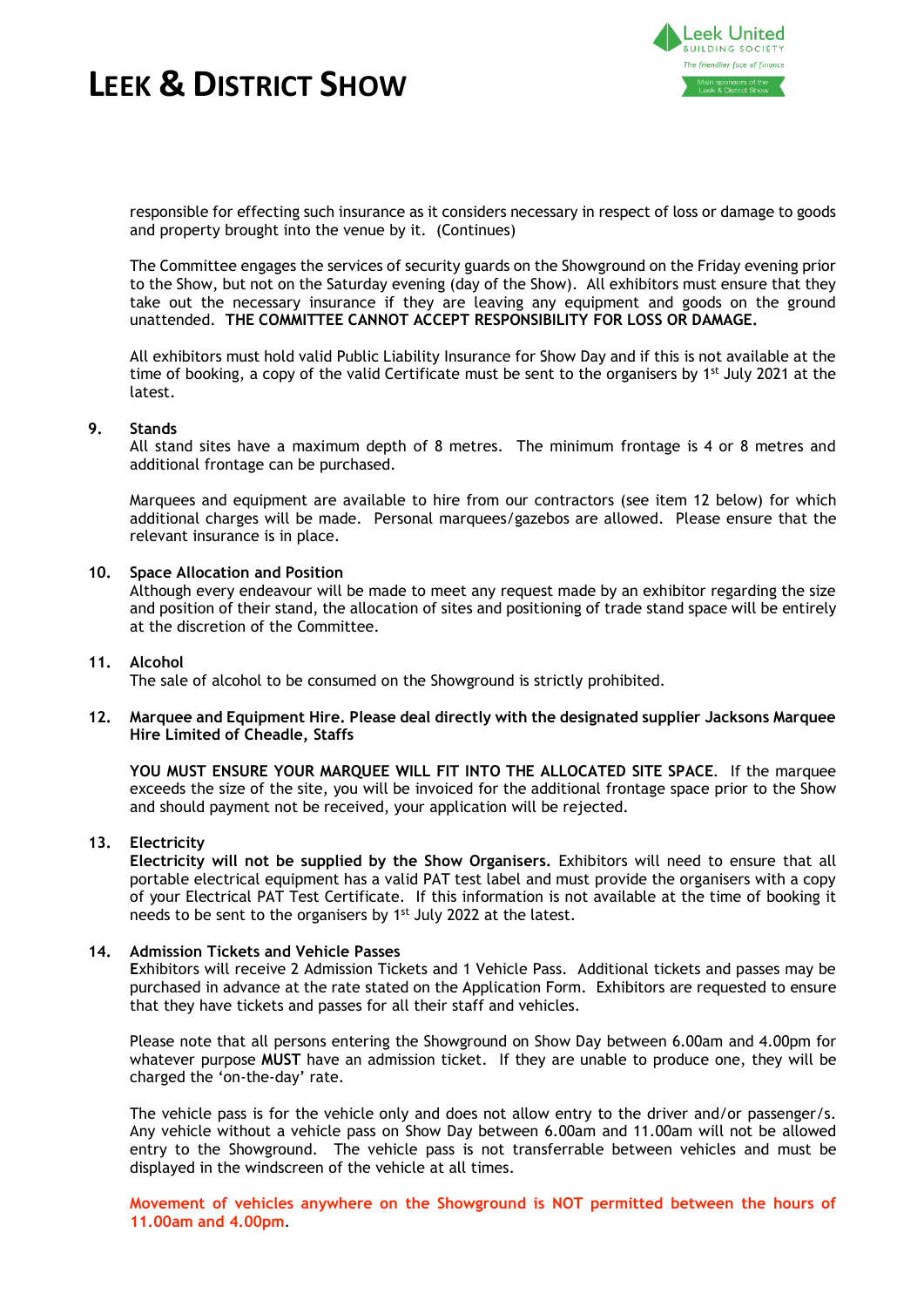

### **15. Setting Up & Dismantling**

Your stand space will be available on the Friday prior to Show Day, together with the marquee and equipment, if ordered, when you may begin to set up your stand. Please call into the Show Office in order that staff can assist and direct you to your pitch.

On Show Day, access to the Showground is available from 6.00 am. Once your vehicle has been unloaded, please move it to the correct Exhibitor Car Park as indicated on the letter enclosed with your tickets. Exhibitors are requested to be on the Showground and set up before 9.00 am and remain on their stands until 5.00 pm or later. Anyone found leaving early may not be allocated space the following year.

- **16.** Exhibitors are asked to ensure their staff understand these terms and conditions and so prevent any problems which otherwise may arise.
- **17.** The Show Committee will not be held responsible for any loss of earnings due to the cancellation of events, theft of stock, non-appearance of press advertisements, removal of directional signs or any other reason outside their control. Liability for the goods sold and refunds to customers cannot be accepted by the Show Committee.

### **18. General Data Protection Regulations**

The information you supply will be treated in the strictest confidence in accordance with the GDPR and we will require your consent to pass your details to selected third parties, so that they may send you information that may be of interest to you and your trading name so that it may be used on our website, social media pages and any advertising that may be undertaken with regard to Leek & District Show.

### **19. Contact Us**

If [you have any queries or](mailto:tradestands@leekshow.org) issues in the period up to Show Day, all correspondence is to be via email tradestands@leekshow.org.uk

On either Friday or Show Day, you will be able to contact our Trade Stand Secretary on a specific number, which will be notified to you in your letter with your admission tickets.

Alternatively, on Show Day, please go to one of the public address system boxes, where staff will be able to contact one of the Show Officials.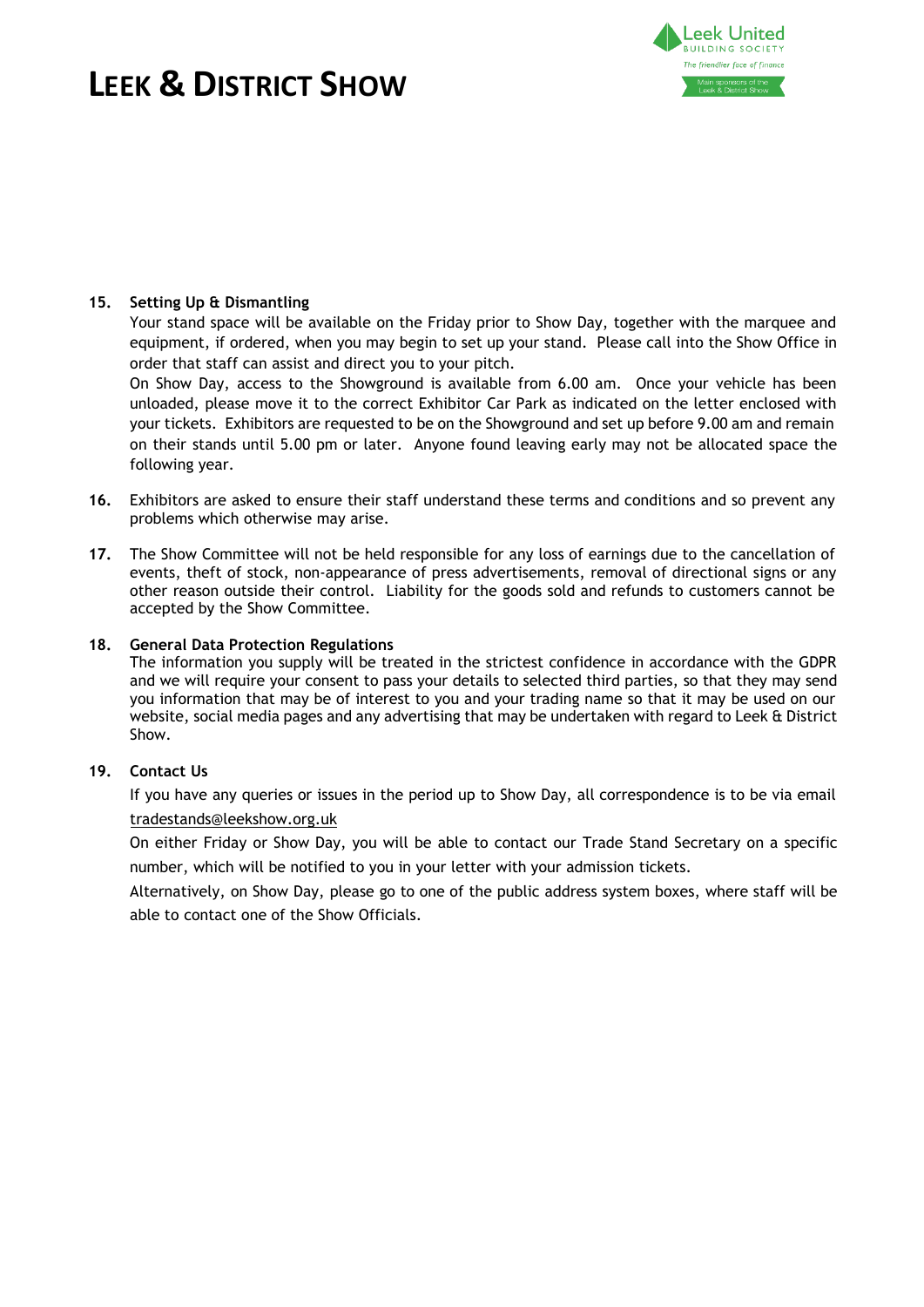

# **RISK ASSESSMENT Guidelines for Trade Stand Exhibitors**

Using the guidelines on following page, please consider what risk there is to those building up trade stands and to members of the public. On the Risk Assessment Form, outline the steps you propose to take to minimize that risk. If more space is required, please copy the Form.

If, in your opinion, there is no risk, please print **NO RISK** and sign and return the Form.

| <b>HAZARD</b>                                                                                                                                                           | <b>WHO MIGHT BE HARMED</b>                                                                                                                   | IS MORE ACTION NEEDED TO<br><b>CONTROL THE RISK?</b>         |
|-------------------------------------------------------------------------------------------------------------------------------------------------------------------------|----------------------------------------------------------------------------------------------------------------------------------------------|--------------------------------------------------------------|
| Look only for hazards that could<br>reasonably expect to result in<br>significant harm under the conditions<br>on your stand. Use the following<br>examples as a guide: | There is no need to list individuals by<br>name $-$ just think about groups of<br>people doing similar work or who may<br>be affected, e.g.: | For the hazards listed, do the<br>precautions already taken: |
|                                                                                                                                                                         |                                                                                                                                              |                                                              |
|                                                                                                                                                                         |                                                                                                                                              |                                                              |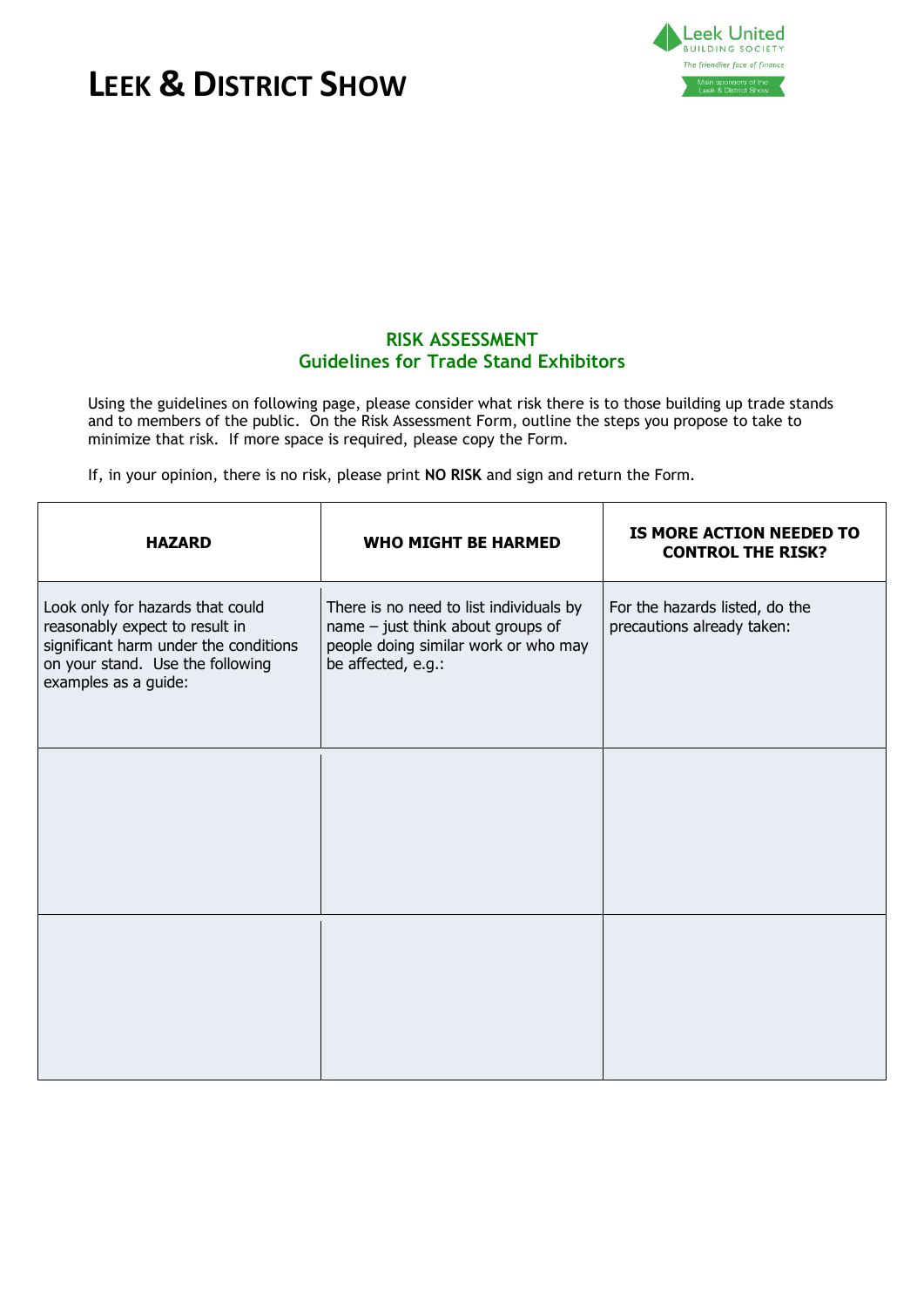

| Hazard                                                                                                                                                                                                                        | Who may be harmed?                                                                                                                                                                                         | Precautions                                                                                                                                                                                                                                                                                                                                                                                                                                                                                                                                                                             |
|-------------------------------------------------------------------------------------------------------------------------------------------------------------------------------------------------------------------------------|------------------------------------------------------------------------------------------------------------------------------------------------------------------------------------------------------------|-----------------------------------------------------------------------------------------------------------------------------------------------------------------------------------------------------------------------------------------------------------------------------------------------------------------------------------------------------------------------------------------------------------------------------------------------------------------------------------------------------------------------------------------------------------------------------------------|
| Slipping / tripping hazards<br>Chemicals (e.g. battery acid)<br>Work at height (e.g. ladders)<br>Pressure systems<br>Vehicles<br>Electricity<br>Dust<br><b>Fumes</b><br>Manual handling<br><b>Noise</b><br>Livestock on stand | Members of the public<br>Members of the public with disabilities<br>Maintenance personnel<br><b>Staff</b><br>Volunteers<br>Pay particular attention to:<br>Children<br>Inexperienced staff<br>Lone workers | Meet the standards set by a legal<br>requirement?<br>Comply with a recognised industry<br>standard?<br>Represent good practice?<br>$\overline{\phantom{a}}$<br>Reduce risk as far as reasonably<br>$\blacksquare$<br>practicable?<br>Have you provided:<br>Adequate information, instructions<br>or training?<br>Adequate systems or procedures?<br>-<br>If so, then the risks are adequately<br>controlled, but you need to indicate<br>the precautions you have in place.<br>Where the risk is not adequately<br>controlled, indicate what more you<br>need to do (the 'action list') |

# **THIS PAGE FOR INFORMATION AND GUIDANCE ONLY**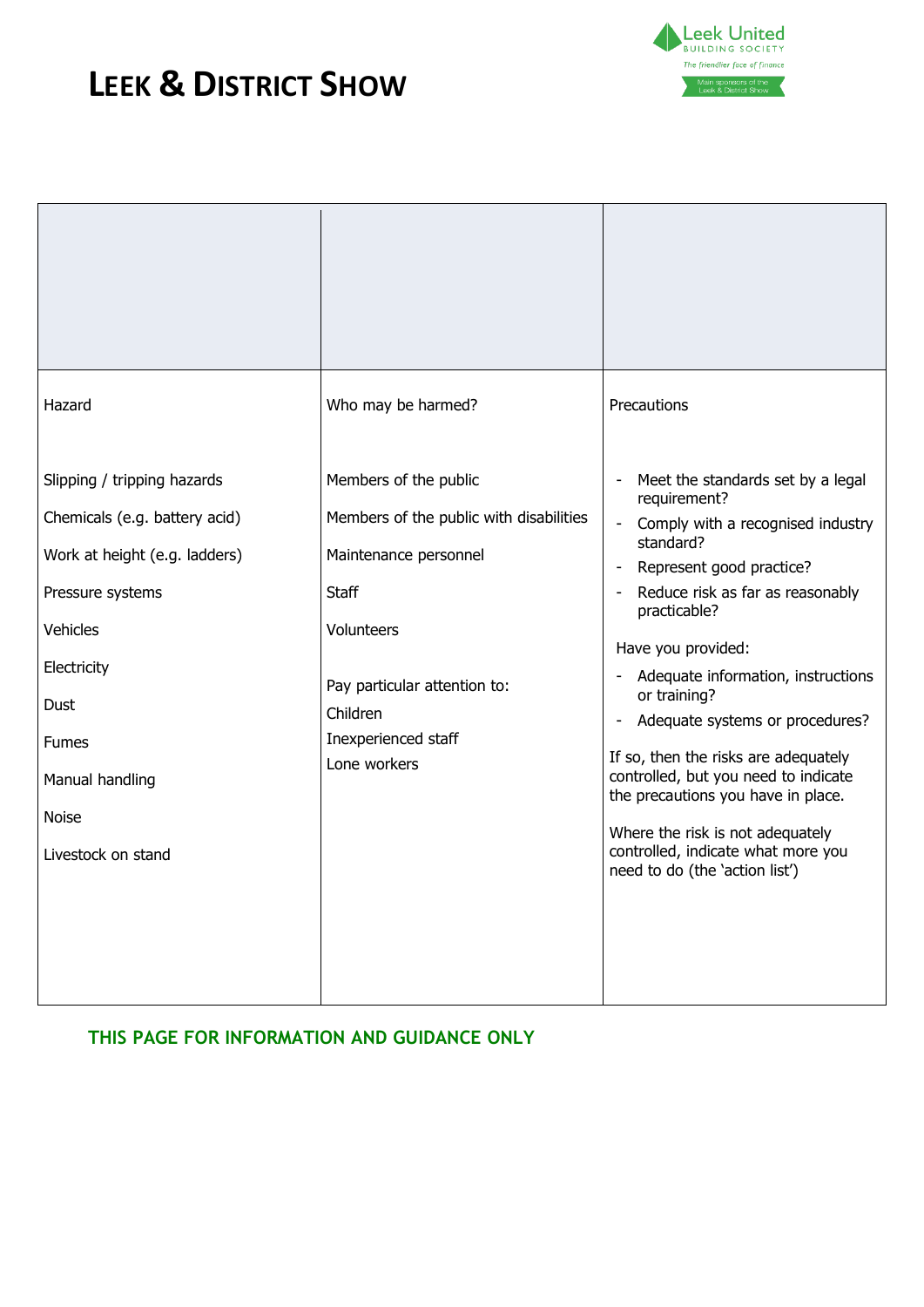



# **RISK ASSESSMENT FORM – SATURDAY 30 JULY 2022**

### Please complete in **BLOCK CAPITALS** and copy more sheets if required

| <b>TRADING NAME:</b>                         |  |
|----------------------------------------------|--|
| <b>ADDRESS:</b>                              |  |
| <b>RESPONSIBLE PERSON:</b>                   |  |
| <b>DATE ASSESSMENT</b><br><b>UNDERTAKEN:</b> |  |
| <b>SIGNATURE OF</b><br><b>ASSESSOR:</b>      |  |

| <b>HAZARD</b> | <b>HAZARD</b><br><b>SEVERITY</b><br><b>RATING*</b> | <b>HAZARD</b><br><b>PROBABILITY</b><br><b>RATING **</b> | <b>PERSONS AT</b><br><b>RISK</b> | <b>CONTROLS TO</b><br><b>MINIMISE RISK</b> |
|---------------|----------------------------------------------------|---------------------------------------------------------|----------------------------------|--------------------------------------------|
|               |                                                    |                                                         |                                  |                                            |
|               |                                                    |                                                         |                                  |                                            |
|               |                                                    |                                                         |                                  |                                            |
|               |                                                    |                                                         |                                  |                                            |
|               |                                                    |                                                         |                                  |                                            |
|               |                                                    |                                                         |                                  |                                            |